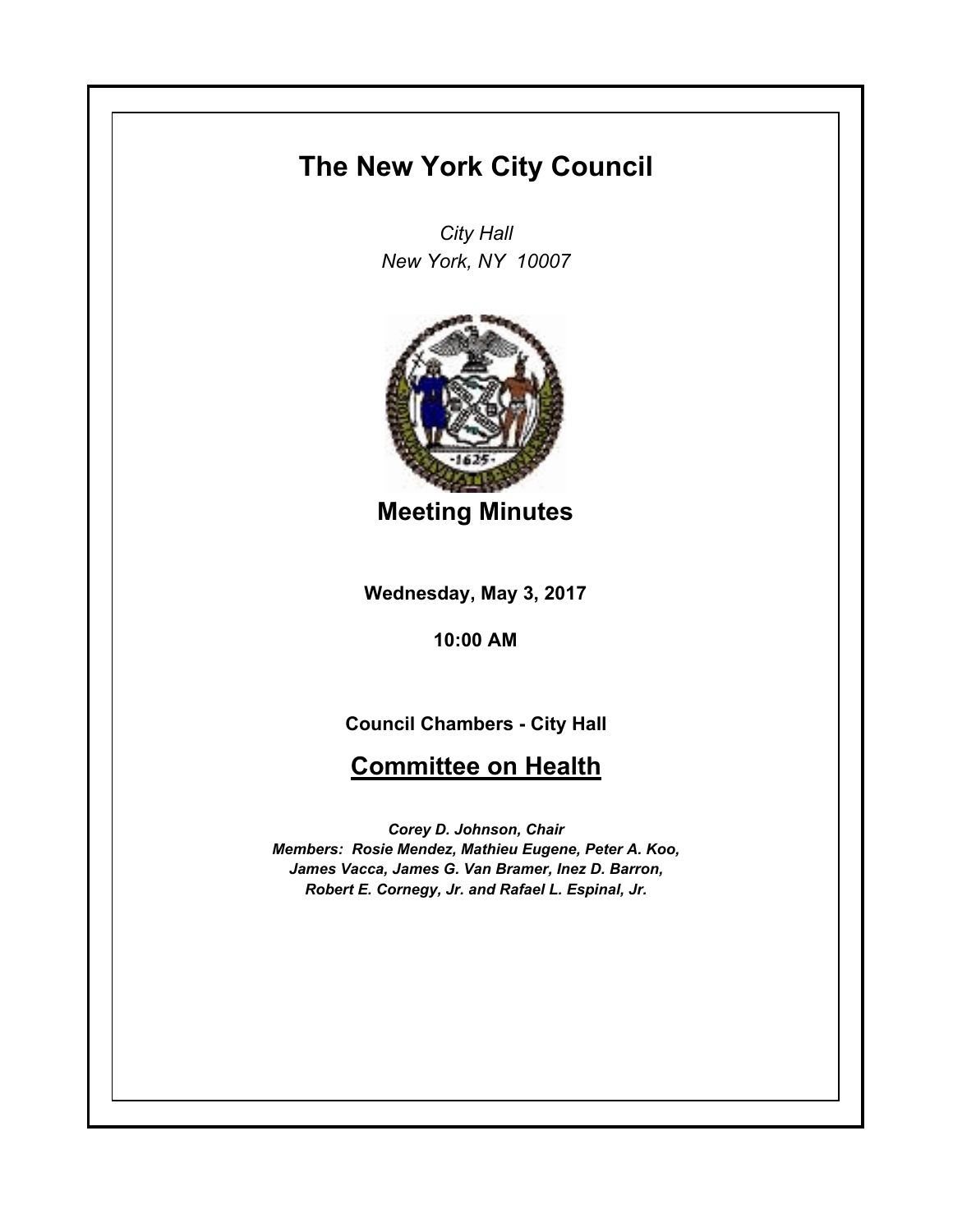| Roll Call     |                                                                                                                                                                                                                                                                                                                                                                        |
|---------------|------------------------------------------------------------------------------------------------------------------------------------------------------------------------------------------------------------------------------------------------------------------------------------------------------------------------------------------------------------------------|
|               | Present: Johnson, Mendez, Eugene, Koo, Vacca, Van Bramer, Barron, Cornegy Jr. and<br>Espinal Jr.                                                                                                                                                                                                                                                                       |
|               | Other Council Members Attending: Koslowitz and Dromm                                                                                                                                                                                                                                                                                                                   |
| Int 1103-2016 | A Local Law to amend the administrative code of the city of New<br>York, in relation to requiring signage about the risks of sugars<br>and other carbohydrates for people with diabetes and<br>prediabetes                                                                                                                                                             |
|               | Attachments: Summary of Int. No. 1103, March 9, 2016 - Stated Meeting Agenda with<br>Links to Files, Committee Report 5/3/17, Hearing Testimony 5/3/17,<br>Hearing Transcript 5/3/17                                                                                                                                                                                   |
|               | This Introduction was Hearing Held by Committee                                                                                                                                                                                                                                                                                                                        |
|               | Attachments: Summary of Int. No. 1103, March 9, 2016 - Stated Meeting Agenda with<br>Links to Files, Committee Report 5/3/17, Hearing Testimony 5/3/17,<br>Hearing Transcript 5/3/17                                                                                                                                                                                   |
|               | This Introduction was Laid Over by Committee                                                                                                                                                                                                                                                                                                                           |
| Int 1263-2016 | A Local Law to amend the administrative code of the city of New<br>York, in relation to requiring the department of health and mental<br>hygiene to report on the results of inspections of food service<br>establishments operated in or by schools                                                                                                                   |
|               | Attachments: Summary of Int. No. 1263, September 14, 2016 - Stated Meeting Agenda<br>with Links to Files, Committee Report 5/3/17, Hearing Testimony 5/3/17,<br>Hearing Transcript 5/3/17                                                                                                                                                                              |
|               | This Introduction was Hearing Held by Committee                                                                                                                                                                                                                                                                                                                        |
|               | Attachments: Summary of Int. No. 1263, September 14, 2016 - Stated Meeting Agenda<br>with Links to Files, Committee Report 5/3/17, Hearing Testimony 5/3/17,<br>Hearing Transcript 5/3/17                                                                                                                                                                              |
|               | This Introduction was Laid Over by Committee                                                                                                                                                                                                                                                                                                                           |
| Int 1456-2017 | A Local Law to amend the administrative code of the city of New<br>York, in relation to requiring mobile food vendors to post letter<br>grades received for sanitary inspections                                                                                                                                                                                       |
|               |                                                                                                                                                                                                                                                                                                                                                                        |
|               | Attachments: Summary of Int. No. 1456, Int. No. 1456 - 2/1/17, February 1, 2017 - Stated<br>Meeting Agenda with Links to Files, Committee Report 5/3/17, Hearing<br>Testimony 5/3/17, Hearing Transcript 5/3/17, Proposed Int. No. 1456-A -<br>5/18/17, Committee Report 5/23/17, May 24, 2017 - Stated Meeting<br>Agenda with Links to Files, Fiscal Impact Statement |

## **This Introduction was Hearing Held by Committee**